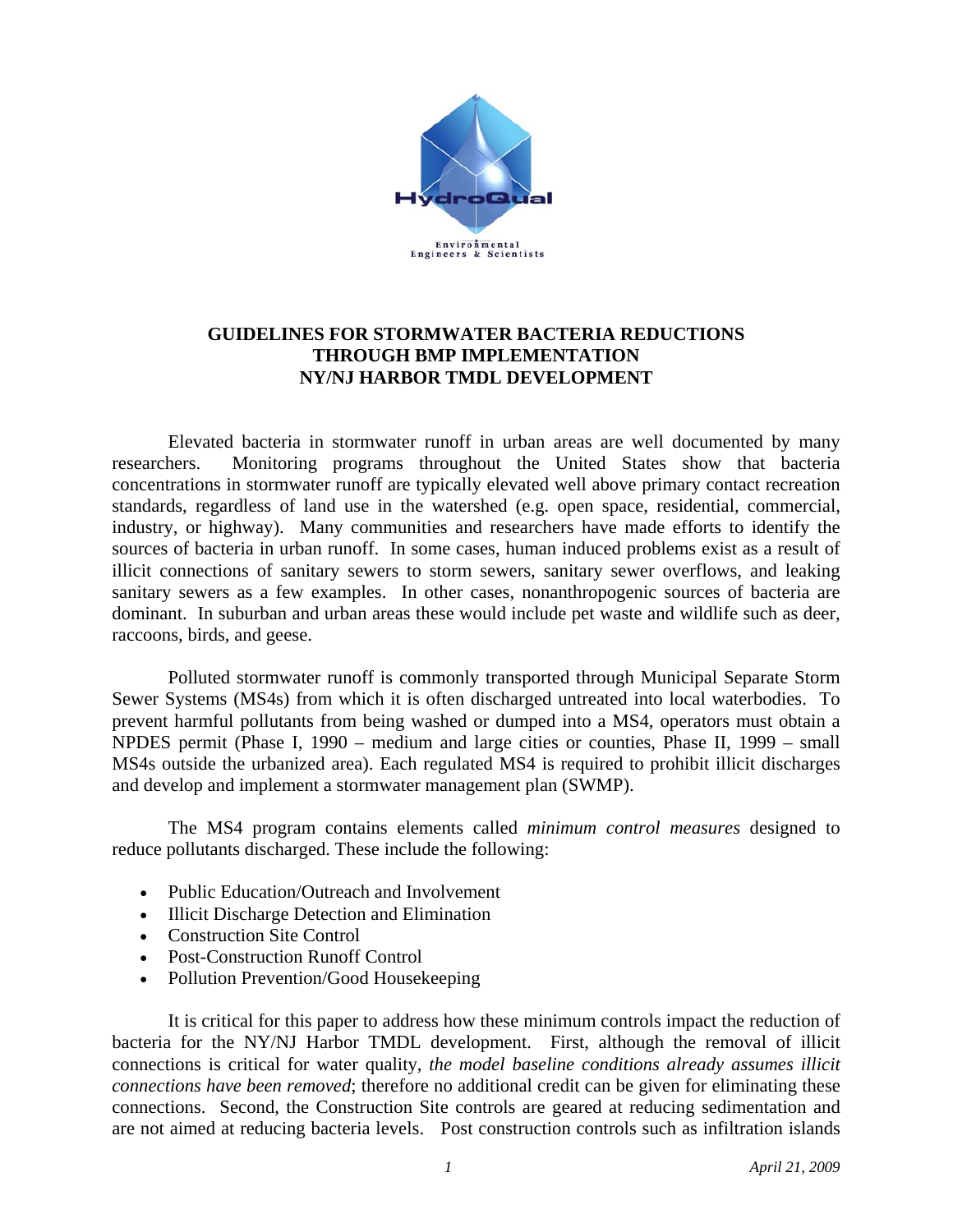in parking lots are a means of reducing runoff of new developments and therefore, in most cases, are not reducing existing runoff but instead are mitigating new runoff.

Pollution Prevention/Good Housekeeping can be a very broad category; pollution prevention practices do not have quantifiable goal and therefore there is a great deal of flexibility in choosing exactly how to satisfy the minimum control measure requirements. In addition, most of the example guidance for fulfilling this requirement is related to debris and floatables control. Entities could certainly elect to develop more sophisticated BMPs; these will be addressed in the following sections. In most cases, the minimum controls will do little for reducing bacteria loads. However, reducing pet waste through education, street sweeping and any low level BMP that induces infiltration will have some impact on nonanthropogenic loadings but probably will be less than 2% of present loading conditions. It is also noted that routine septic system inspections and pump-outs is an excellent method for anthropogenic source control; however, septic sewer systems are not prevalent in the NY/NJ Harbor area.

### **BMP Effectiveness**

The ability of structural BMP performance to reduce bacteria counts varies widely within BMP categories. As a result, stormwater managers should not assume that structural BMPs can meet numerical limits for bacteria for all storms and under all conditions. This is consistent with the 2006 findings from *Storm Water Panel Recommendations to the California State Water Resources Control Board* (CSWRCB 2006)

BMP reductions of bacteria loadings to the Harbor may be achieved through either direct BMP reduction in concentration levels between influent and effluent or through volume reduction. There are, for example, BMPs that have little bacteria removal but may have significant volume reduction which in effect will reduce the bacteria loadings. The following will address BMPs that reduce bacteria concentration and volumes. These will be on a sitespecific basis. However, a key question is whether these BMPs can be practically implemented and to what degree these can be applied in the NY/NJ Harbor area. A preliminary assessment of the implementation of these BMPs will be addressed in this paper.

*Boyer (Delaware Department of Natural Resources)* summarized bacteria reductions for several types of BMPs. These reductions are shown on Table 1.

| <b>RMP</b>           | <b>Bacteria Reduction (%)</b> |
|----------------------|-------------------------------|
| <b>Buffer Strips</b> | $43 - 57$                     |
| Constructed Wetlands | $78 - 90$                     |
| <b>Sand Filters</b>  | 36-83                         |
| Wet Ponds            | 44 - 99                       |

|  |  |  |  | Table 1. Bacteria Concentration Reductions for Selected BMPs |
|--|--|--|--|--------------------------------------------------------------|
|--|--|--|--|--------------------------------------------------------------|

Although these BMPs shows significant bacteria reductions, these BMPs may not be applicable to the NY/NJ area on a wide-scale basis. Buffer strips are vegetated sections of land that are essentially flat or low slopes. Typically, the wider the buffer, the more bacteria is reduced. These are usually applied to agricultural areas.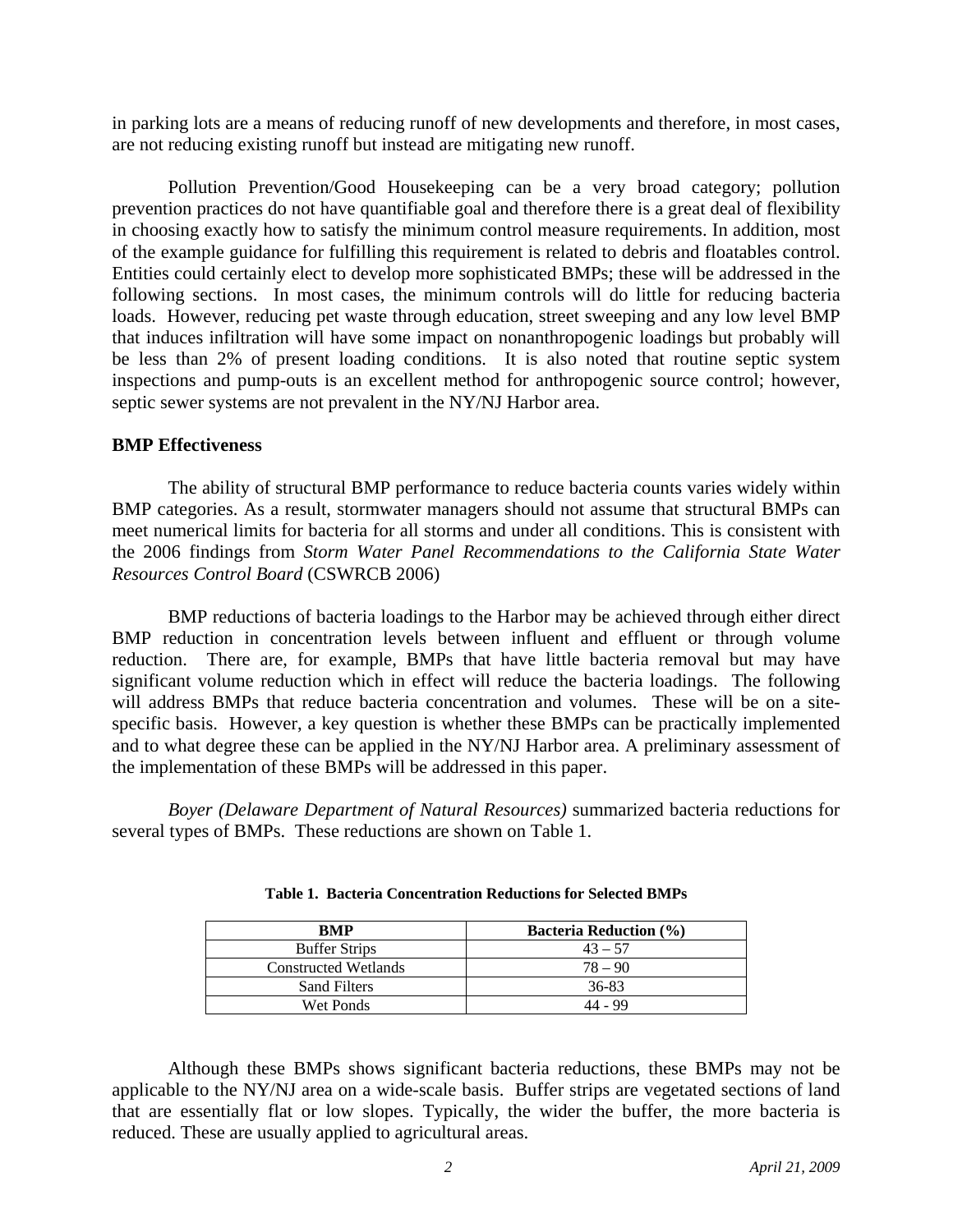Planned or investigated wetlands development in the NY/NJ area are typically tidal wetlands that are not generally designed to reduce upstream stormwater discharges

Sand filters are generally considered appropriate in urban areas. However, there are several limitations of sand filters. First, sand filters cannot be used to treat large drainage basins but could be applicable for small areas. Secondly, surface sand filters are generally not aesthetically pleasing. Underground sand filters are not visible but are difficult to maintain.

The *Center for Neighborhood Technology* (CNT of Chicago) summarized the work of three centers of research based on monitoring and model performance results. These include the Portland Bureau of Environmental Services (PBES), the Milwaukee Metropolitan Sewerage District (MMSD), and the University Of New Hampshire (UNH). It is noted that the MMSD information is based solely on modeling results. The results reported here are for volume reductions since bacteria data were not reported. A summary of results are shown on Table 2.

| <b>BMP</b>                 | <b>PBES</b> | <b>MMSD</b> | <b>UNH</b> |
|----------------------------|-------------|-------------|------------|
| <b>Bioretention</b>        | 95          | $35 - 70$   |            |
| Green Roofs                | 60          | 35          | ΝA         |
| Porous Pavement            |             |             | NA         |
| <b>Vegetated Swales</b>    | 30          | NA          | ΝA         |
| <b>Surface Sand Filter</b> | <b>NA</b>   | NA          | 60         |
| <b>Retention Pond</b>      | NA          | NA          |            |
| Gravel Wetland             | NA          | NA          |            |

**Table 2. Reported Volume Reductions for Selected BMPs** 

Again, an important aspect of this investigation is the practical applicability of BMPs to NY/NJ Harbor. One investigation that addresses this issue was performed by the New York City Department of Environmental Protection for the *Jamaica Bay Watershed Protection Plan.* The results of this study is summarized below.

#### **Jamaica Bay Watershed Protection Plan**

A comprehensive evaluation for the control of stormwater was conducted for the Jamaica Bay Watershed Protection Plan (JBWPP) by the New York City Department of Environmental Protection (NYCDEP). The analysis combines the knowledge of BMP performance, the applicability of BMPs for different land use types, GIS land use footprints, and uses calibrated InfoWorks models to simulate conditions of a typical yearly rainfall condition. In summary The JBWPP is one of the most comprehensive analyses available to estimate BMP impacts on a watershed basis. Also, arguably, the Jamaica Bay watershed is a reasonable representation on of NY/NJ Harbor as a whole; it has the characteristics of residential, urban, and commercial land use patterns that is also representative of the NY/NJ watershed. The analysis considers three levels of stormwater capture for existing developments and two levels of capture for new developments. It is noted that "new" developments in this context is either a major alteration to an existing development or taking an existing vacant area or lot with a high area of imperviousness and constructing a new infrastructure. A summary of the types of BMPs that are considered for various land use areas is shown on Table 3.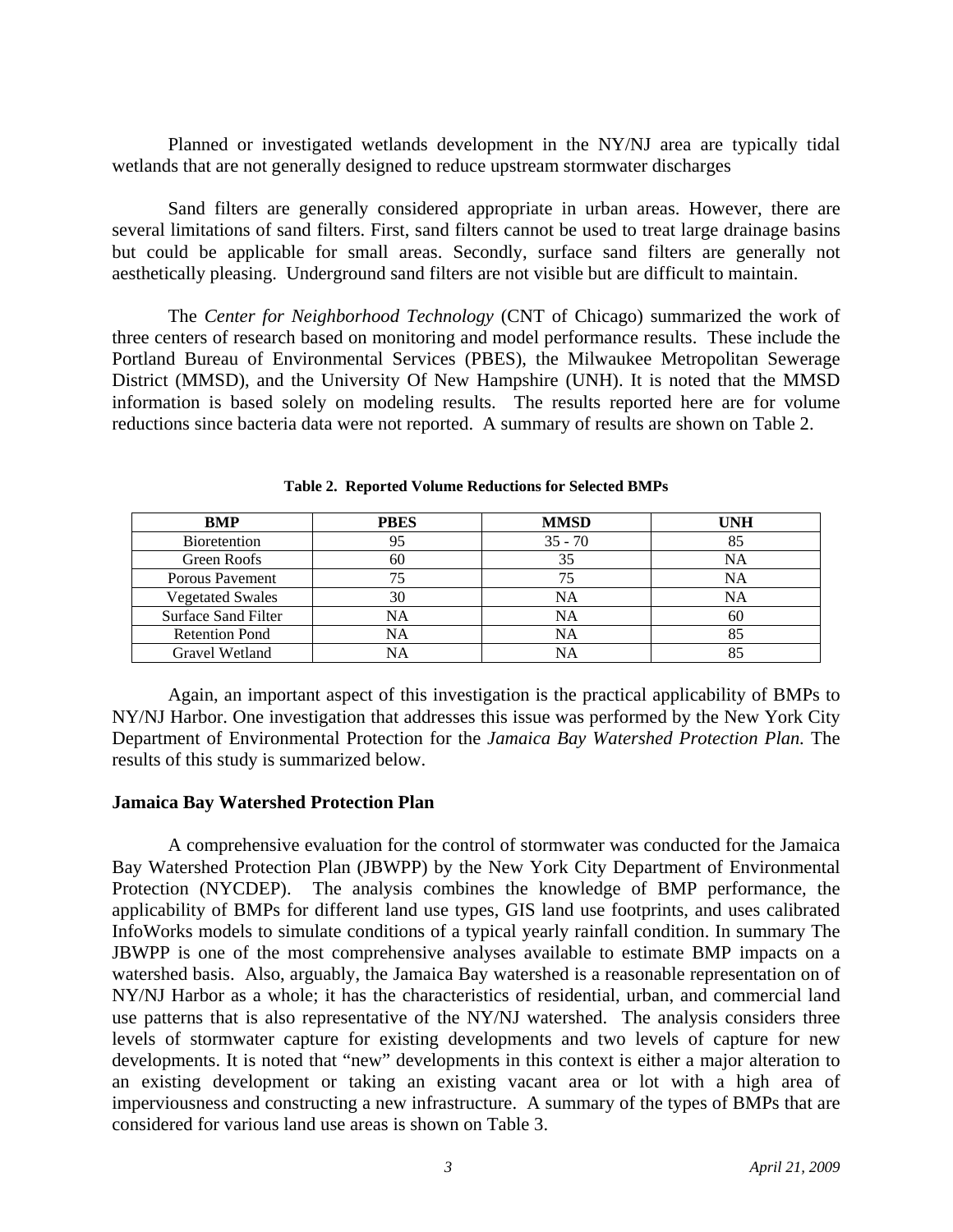|                                                       | <b>Existing Development</b>             |                                            |                                    |                                    | <b>New Development</b>                     |
|-------------------------------------------------------|-----------------------------------------|--------------------------------------------|------------------------------------|------------------------------------|--------------------------------------------|
| <b>Land Use</b>                                       | <b>Low Capture</b>                      | <b>Medium Capture</b>                      | <b>High Capture</b>                | <b>Medium</b><br>Capture           | <b>High Capture</b>                        |
| <b>Low Density</b><br><b>Residential</b>              | Rain Barrels<br>Rain Planter            | Porous Paving<br><b>Infiltration Basin</b> | <b>NA</b>                          | <b>NA</b>                          | Porous Paving<br><b>Infiltration Basin</b> |
| <b>Medium</b><br><b>Density</b><br><b>Residential</b> | Rain Barrels<br>Rain Planter            | Porous Paving<br><b>Infiltration Basin</b> | Green Roof<br>Rooftop<br>Detention | Green Roof<br>Rooftop<br>Detention | Green Roof                                 |
| <b>High Density</b><br><b>Residential</b>             | Rain Barrels<br>Rain Planter            | Porous Paving<br><b>Infiltration Basin</b> | Green Roof<br>Rooftop<br>Detention | Green Roof<br>Rooftop<br>Detention | Green Roof                                 |
| Industrial and<br><b>Public</b><br><b>Facilities</b>  | Rain<br>Gardens/Swales<br>Porous Paving | Rain<br>Gardens/Swales<br>Porous Paving    | Green Roof<br>Rooftop<br>Detention | Green Roof<br>Rooftop<br>Detention | Green Roof $+$<br>Rain<br>Gardens/Trees    |

#### **Table 3. Summary of BMPs Considered by Capture and Land Use JBWPP**

The management plan assumed for existing development low and medium capture scenarios that 1% per year of existing development would install BMPs for a total 10% over a ten year period. For the high capture scenario, it was assumed that large rooftops over 5,000 square feet would install BMPs. New Development scenarios include both new developments and major alterations of existing development. It should be noted that rooftop detention is already required for new developments. Note also that for new developments, green roofs appear in both medium and high capture scenarios. However, the high capture scenario represents a more intensive green roof design.

Results of ten year model runs (InfoWorks) are shown on Table 4 with the estimated costs for the various scenarios. The percent reduction shown on Table 4 is the volume reduction calculated for total untreated discharge to Jamaica Bay. For this analysis, it is also assumed that the volume reduction calculated would be directly proportional to bacteria load reductions. The ranges in the percent capture represents the ranges over four sewer districts in the Jamaica Bay Watershed.

|                                       | <b>Existing Development</b> |                          | <b>New Development</b>                               |                                                 |                          |
|---------------------------------------|-----------------------------|--------------------------|------------------------------------------------------|-------------------------------------------------|--------------------------|
|                                       | <b>Low Capture</b>          | <b>Medium</b><br>Capture | <b>High Capture</b>                                  | <b>Medium</b><br>Capture                        | <b>High Capture</b>      |
| Percent<br>Volume<br><b>Reduction</b> | 2.8%<br>$(1.4 - 4.9)$       | 5.7%<br>$(3.2 - 9.2)$    | 7.9%<br>$(5.0-29)$                                   | 4.8%<br>$(2.9 -$<br>20.7)                       | 15.5%<br>$(10.2 - 29.1)$ |
| Cost                                  | \$230 Million               | \$350 Million            | \$470 M<br>(rooftop)<br>detention) to<br>\$3 billion | $$0$ (rooftop<br>detention) to<br>\$1.7 Billion | \$2.4 Billion            |

| <b>Table 4. Estimated BMP Volume Reductions and Costs</b> |  |  |
|-----------------------------------------------------------|--|--|
|                                                           |  |  |

The costs shown in the table are given here to give an idea of the relative magnitude of capture scenarios. It appears the high capture scenario assumed for Jamaica Bay is about ten times the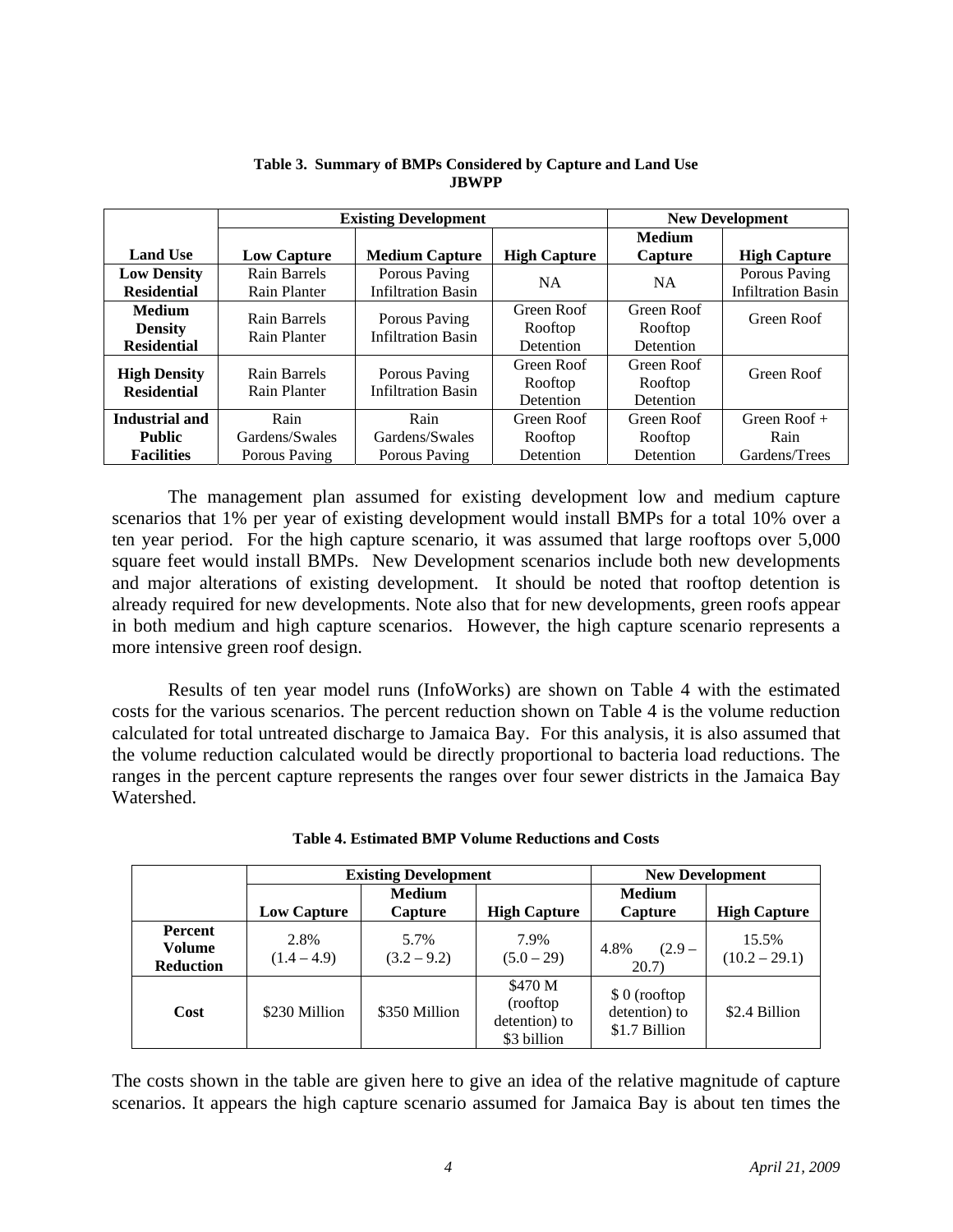cost of the medium capture scenario. Actual costs for other areas of the Harbor would, of course, be dependent on the area being evaluated.

## **Summary**

The purpose of this paper is to research BMP performance and applicability for the control of stormwater and ultimately the reduction of bacteria loadings. Based on the literature that has been reviewed, the following conclusions and recommendations are presented.

Three levels of stormwater control are presented as guidance for assuming what levels of stormwater control are achievable. These include MS4 minimum control requirements, medium level of BMP implementation, and a high level of BMP implementation. These levels are predominantly based on the work of NYCDEP for Jamaica Bay and based on engineering judgment by the author. The applicability of BMPs are very much dependent on the characteristics of small scale land use patterns. Detailed analysis of site-specific areas would be required with regard land use and regional planning to assess the possibilities of BMP effectiveness. In addition, the applicability of BMPs should also be evaluated in a detailed costbenefit analysis that considers both the reduction of bacteria loadings *and* the resulting impact on water quality. The recommended guidelines for assuming BMP stormwater reductions are given in Table 5. These guidelines should be viewed only as a preliminary global assessment; these guidelines may vary significantly from area to area. These guidelines should be critically reviewed and assessed by regional stormwater managers.

|                                           | <b>Estimated Level of Reduction</b> |
|-------------------------------------------|-------------------------------------|
| <b>Level of Reduction</b>                 | Level (Range)                       |
| <b>MS4</b> Reductions                     | $3\%$ $(1-4)$                       |
| Medium Level BMP                          | $10\%$ (5-15)                       |
| High Level $BMP^{(1)}$                    | $25\%$ $(15-40)$                    |
| $^{(1)}$ May not be practical due to cost |                                     |

**Table 5. Recommended Stormwater Reductions For NY/NJ Harbor TMDL Evaluations** 

The basic minimum control requirements of the MS4 program does not appear to do much for bacteria reduction; most of the minimum controls focuses on reduction of floatables and possible sediment discharge reductions. However, the minimum control of the MS4 program does require a stormwater management (SWMP) to be developed and implemented – but the goals are not well defined and there is a great deal of flexibility to satisfy this requirement. Therefore, it is assumed for this paper that the MS4 minimum control requirements will achieve stormwater reductions that are similar to the reduction levels calculated for the Low Capture – Existing Development reported in the JBWPP. The 3% percent reduction shown in the table for MS4 reductions does have a cost associated with it; therefore, the level of reduction may be optimistic for some areas.

The cost of the medium reduction level seems to be about 1.5 to 2.0 times the cost of the MS4 program assumed in this analysis. Therefore, in this paper, the medium level of BMP control is assumed to be potentially a reachable goal.